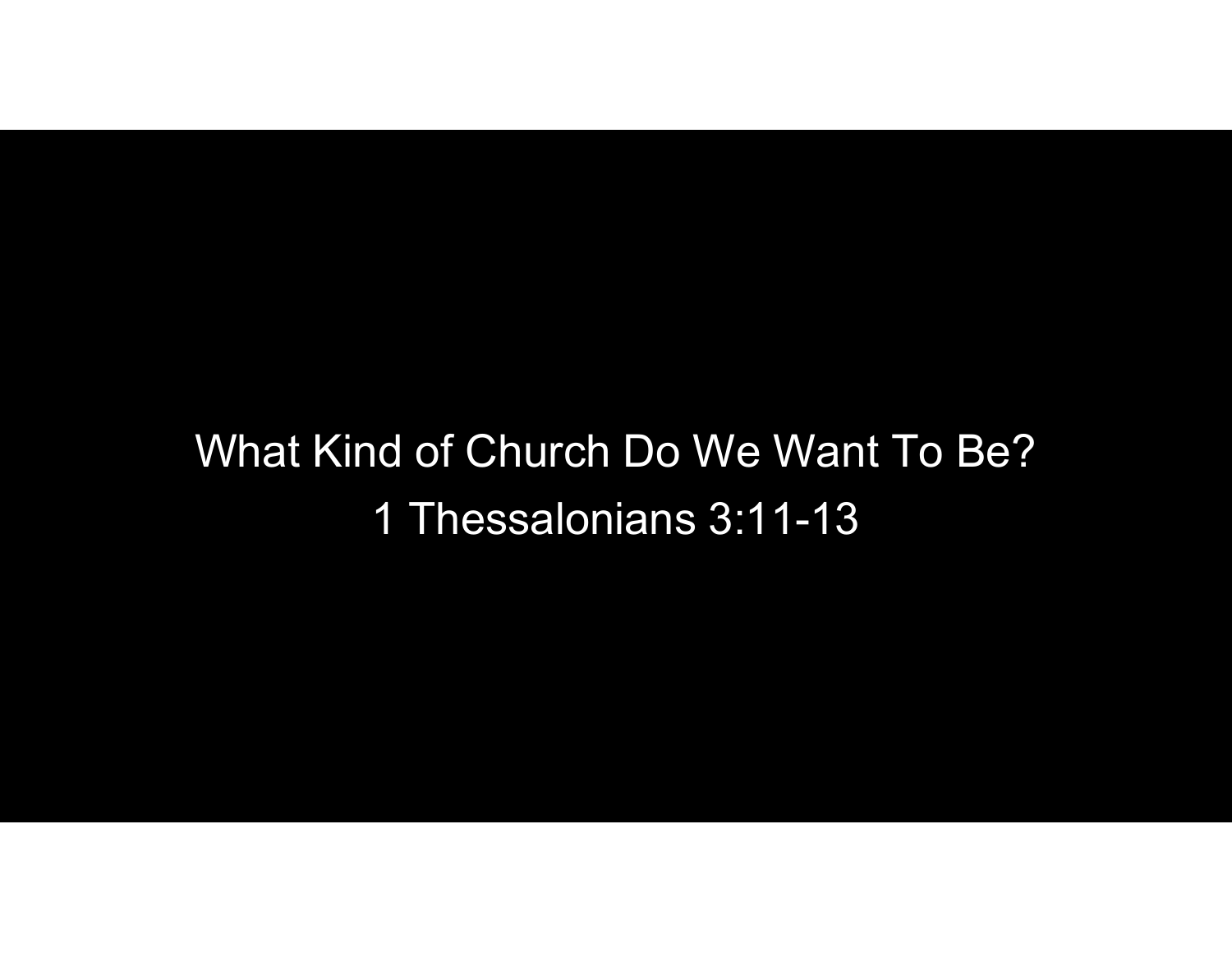Background for this letter: 2nd Missionary Journey kground for this letter:<br>2nd Missionary Journey<br>Left Phillippi due to persecution<br>Plants church in Thessalonica Plants church in Thessalonica Forced to leave in 3 weeks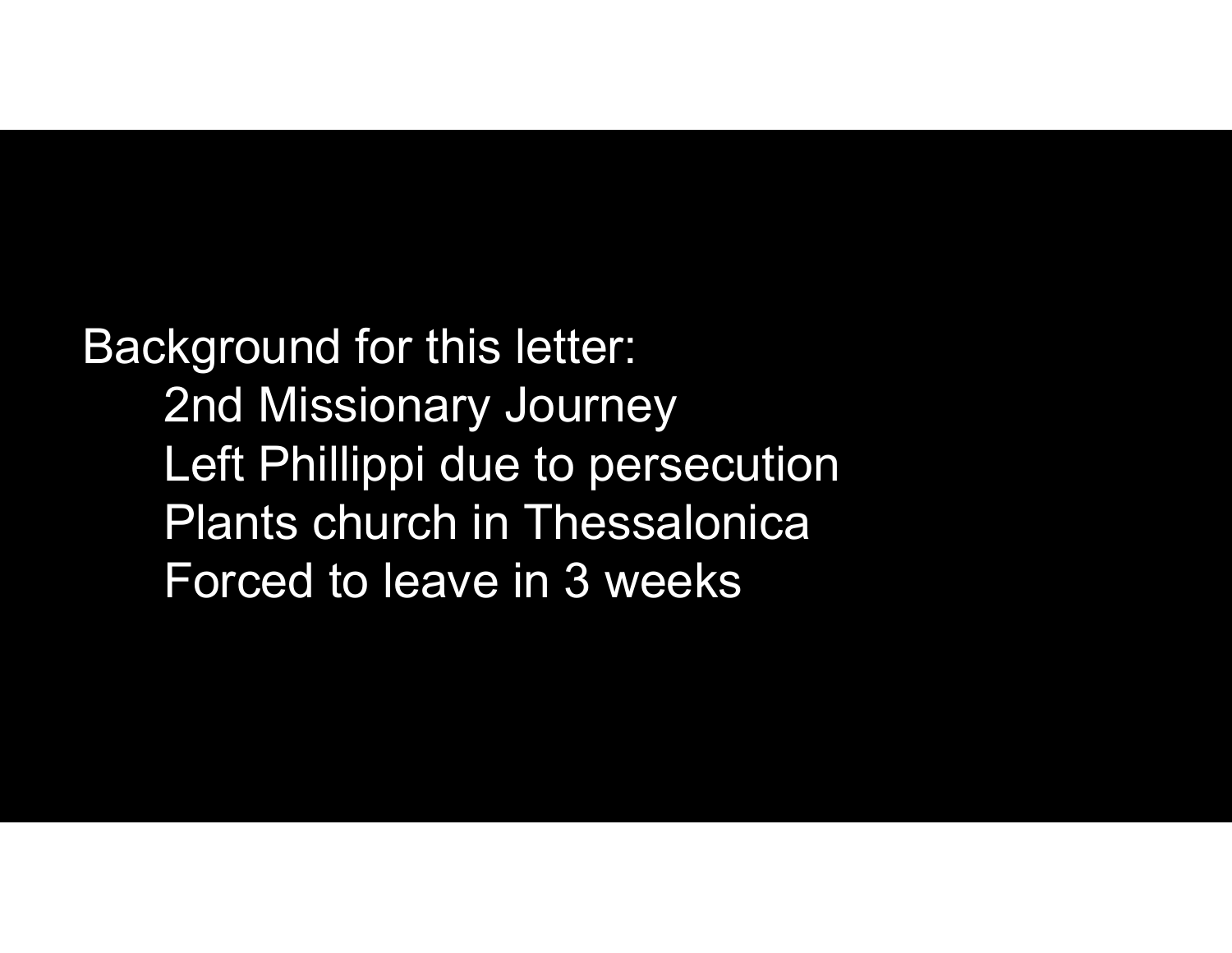1 Thessalonians 3:1 Therefore, when we could no longer stand it, we thought it was better to be left alone in Athens.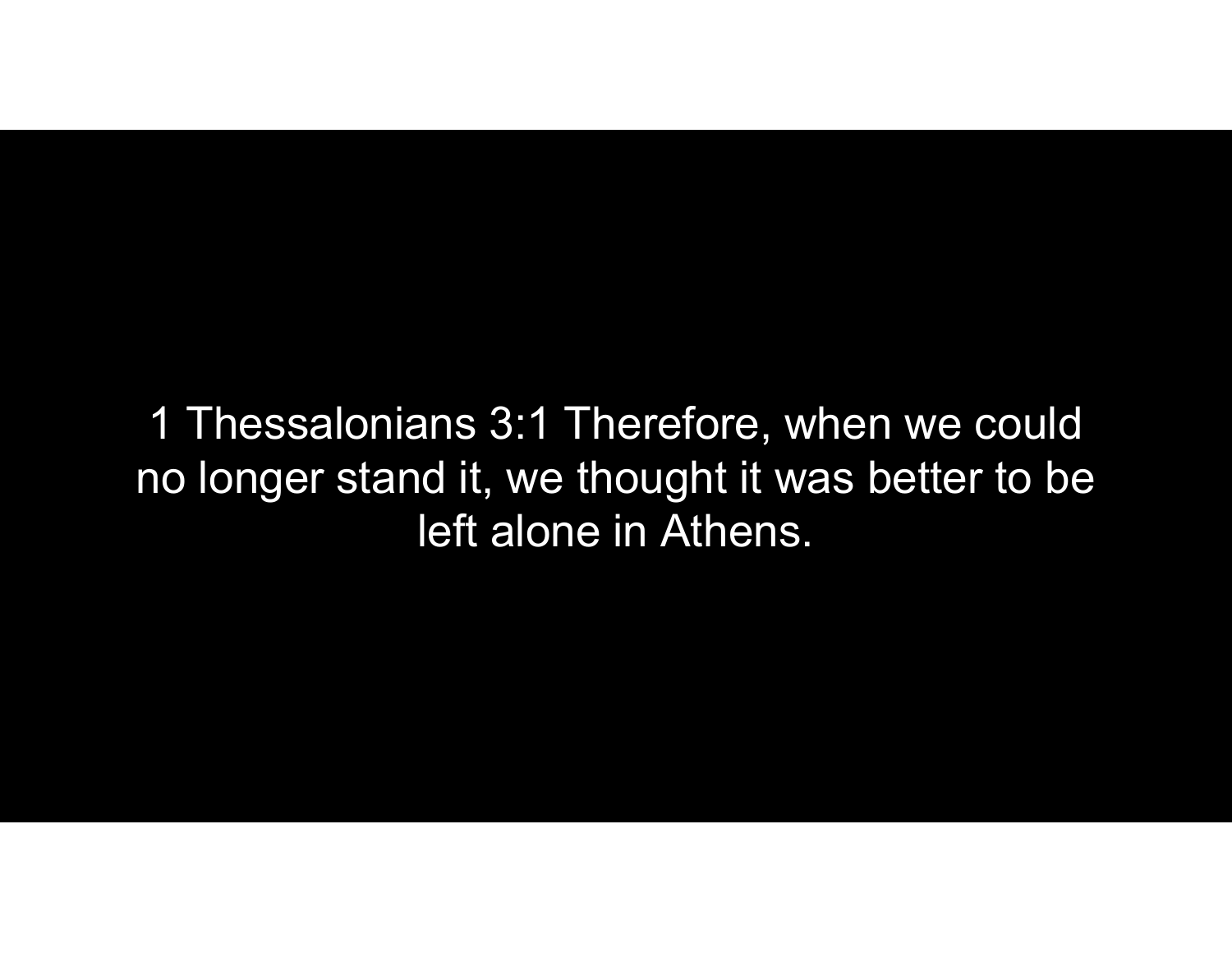1Thessalonians 3:5 For this reason, when I could no longer stand it, I also sent him to find out about your faith, fearing that the tempter had tempted you and that our labor might be for nothing.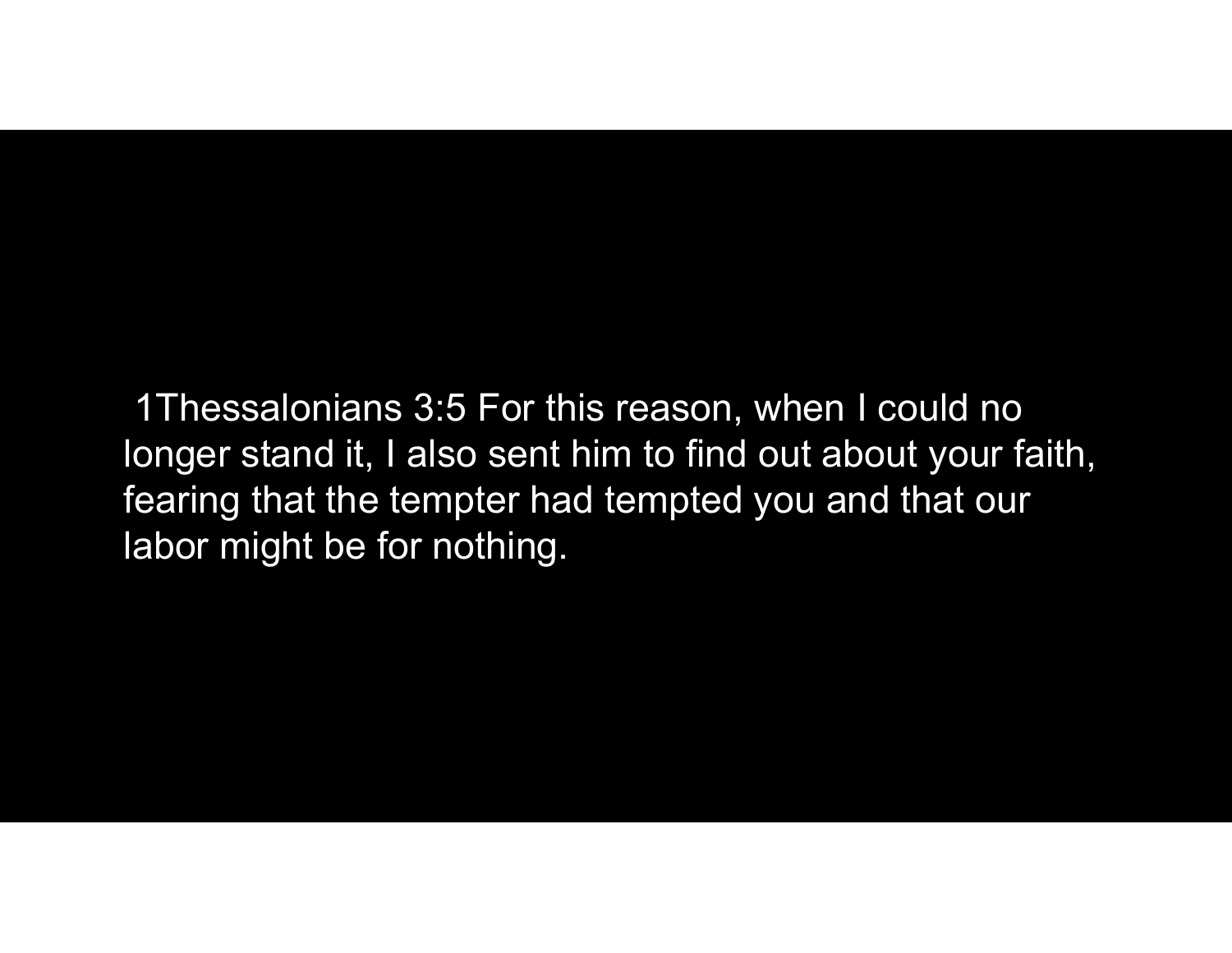What does Paul fear?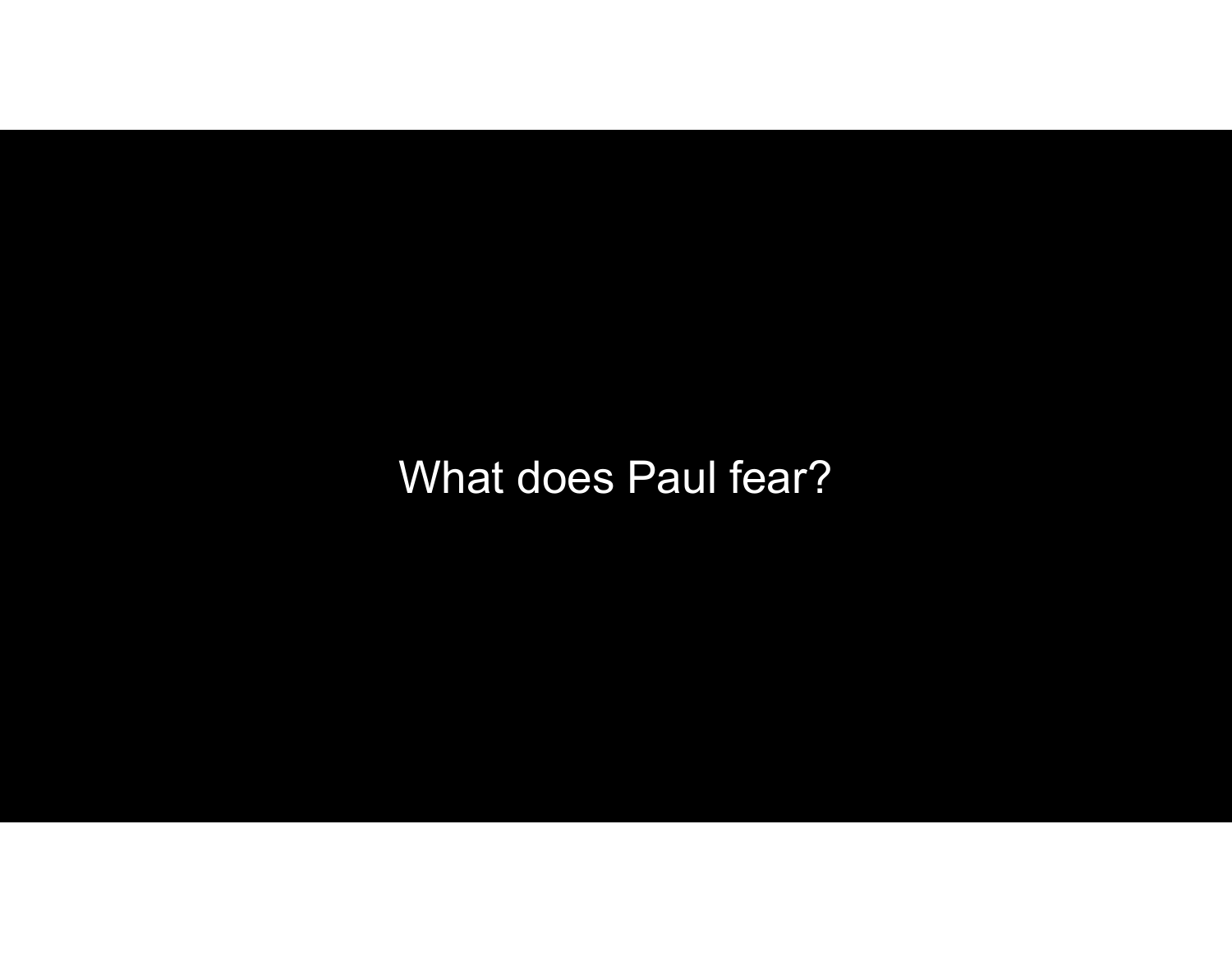## He fears they will fall apart without a seasoned leader.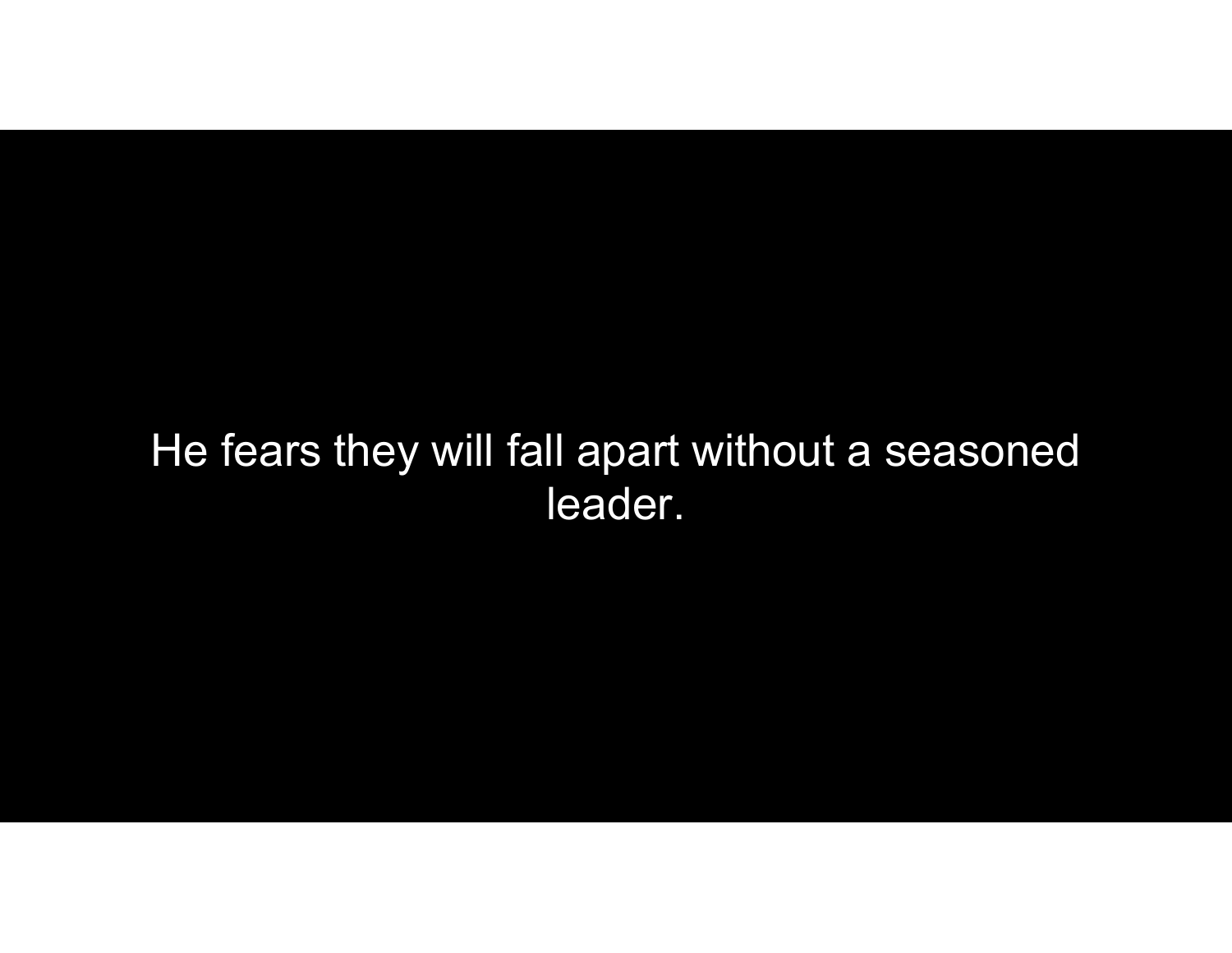1 Thessalonians 3:6-10 But now Timothy has come to us from you and brought us good news about your faith and love and reported that you always have good memories of us, wanting to see us, as we also want to see you. Therefore, brothers, in all our distress and persecution, we were encouraged about you through your faith.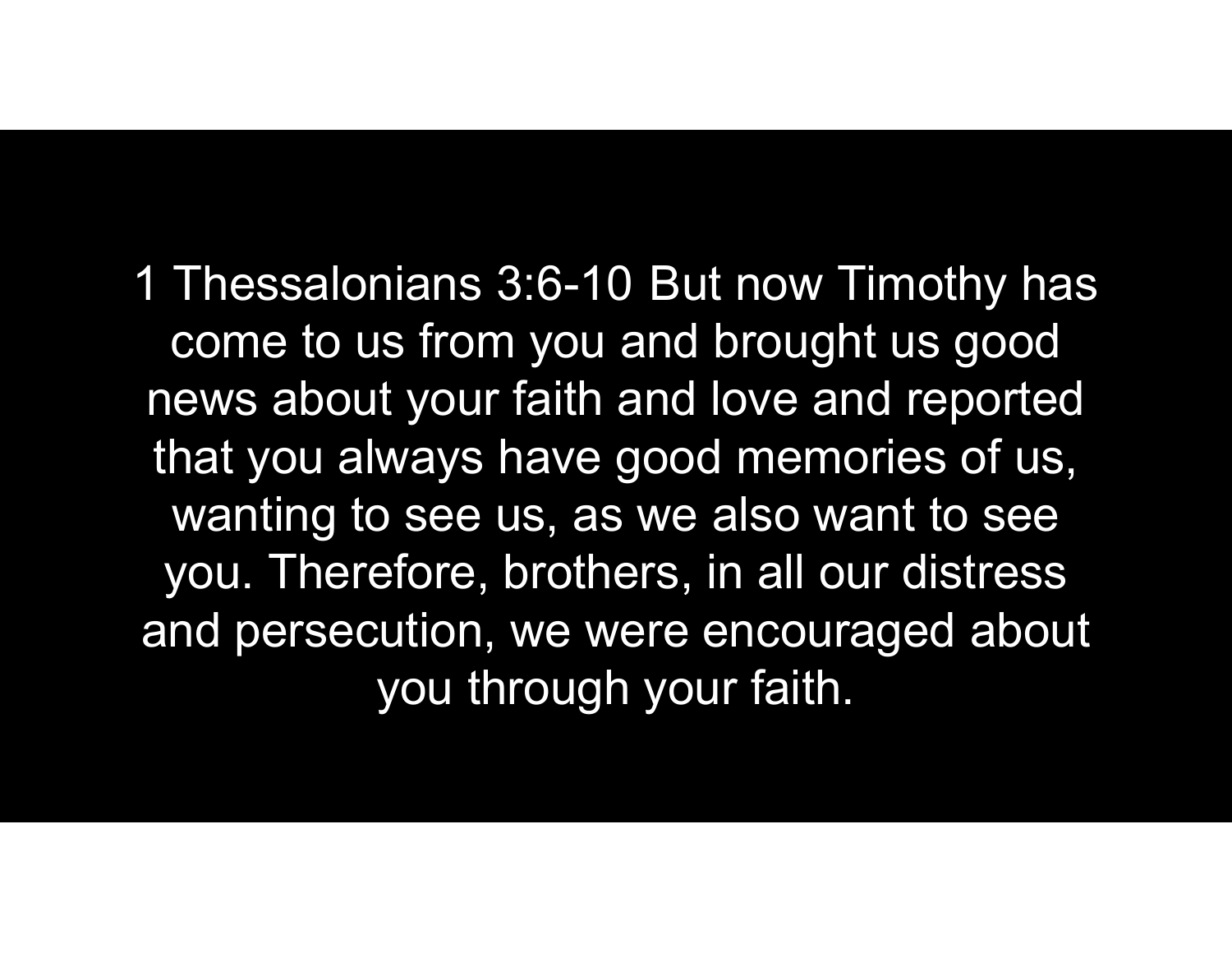For now we live, if you stand firm in the Lord. How can we thank God for you in return for all the joy we experience before our God because of you, as we pray very earnestly night and day to see you face to face and to complete what is lacking in your faith?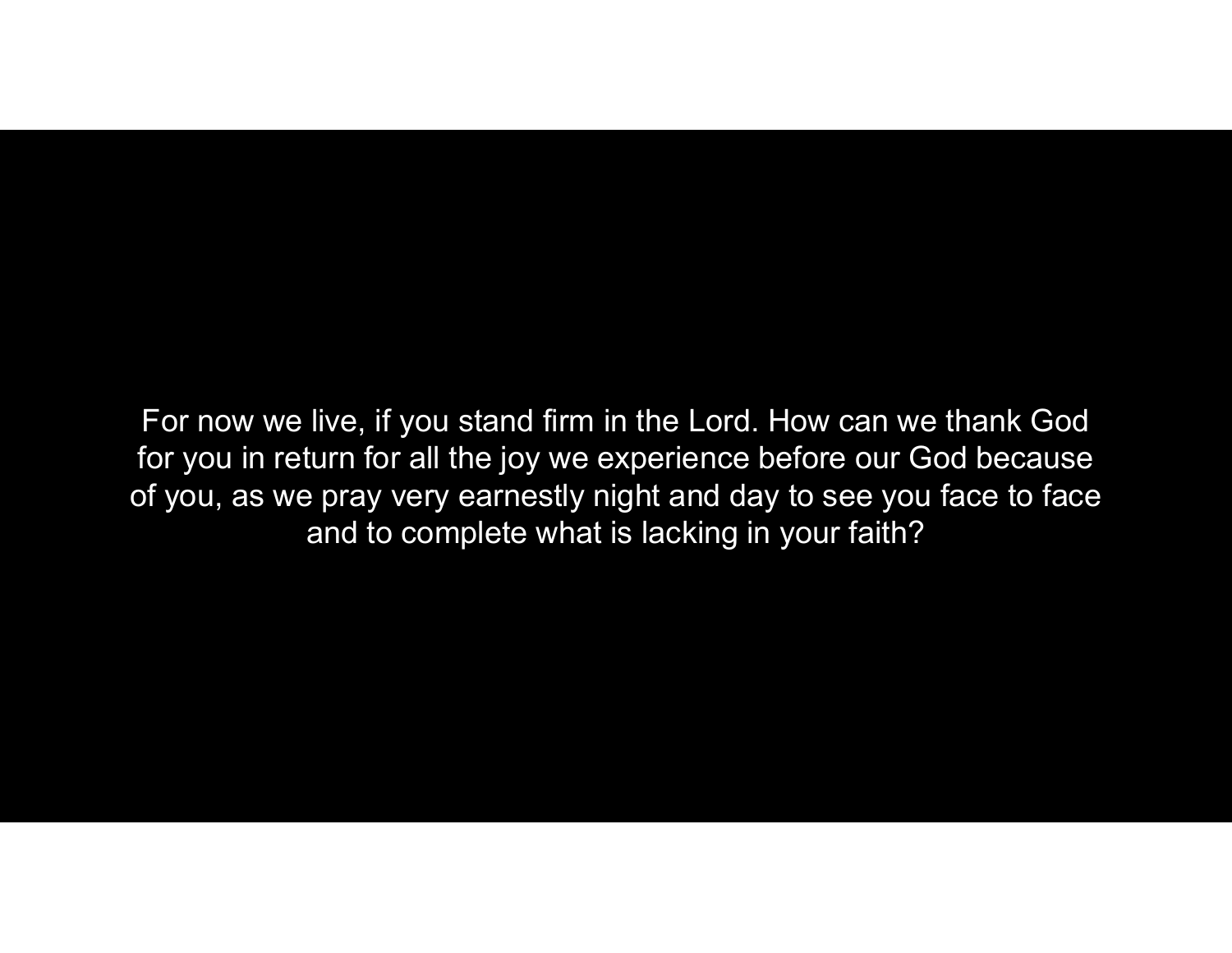1 Thessalonians 3:11-13 Now may our God and Father Himself, and our Lord Jesus, direct our way to you. And may the Lord cause you to increase and overflow with love for one another and for everyone, just as we also do for you. May He make your hearts blameless in holiness before our God and Father at the coming of our Lord Jesus with all His saints. Amen.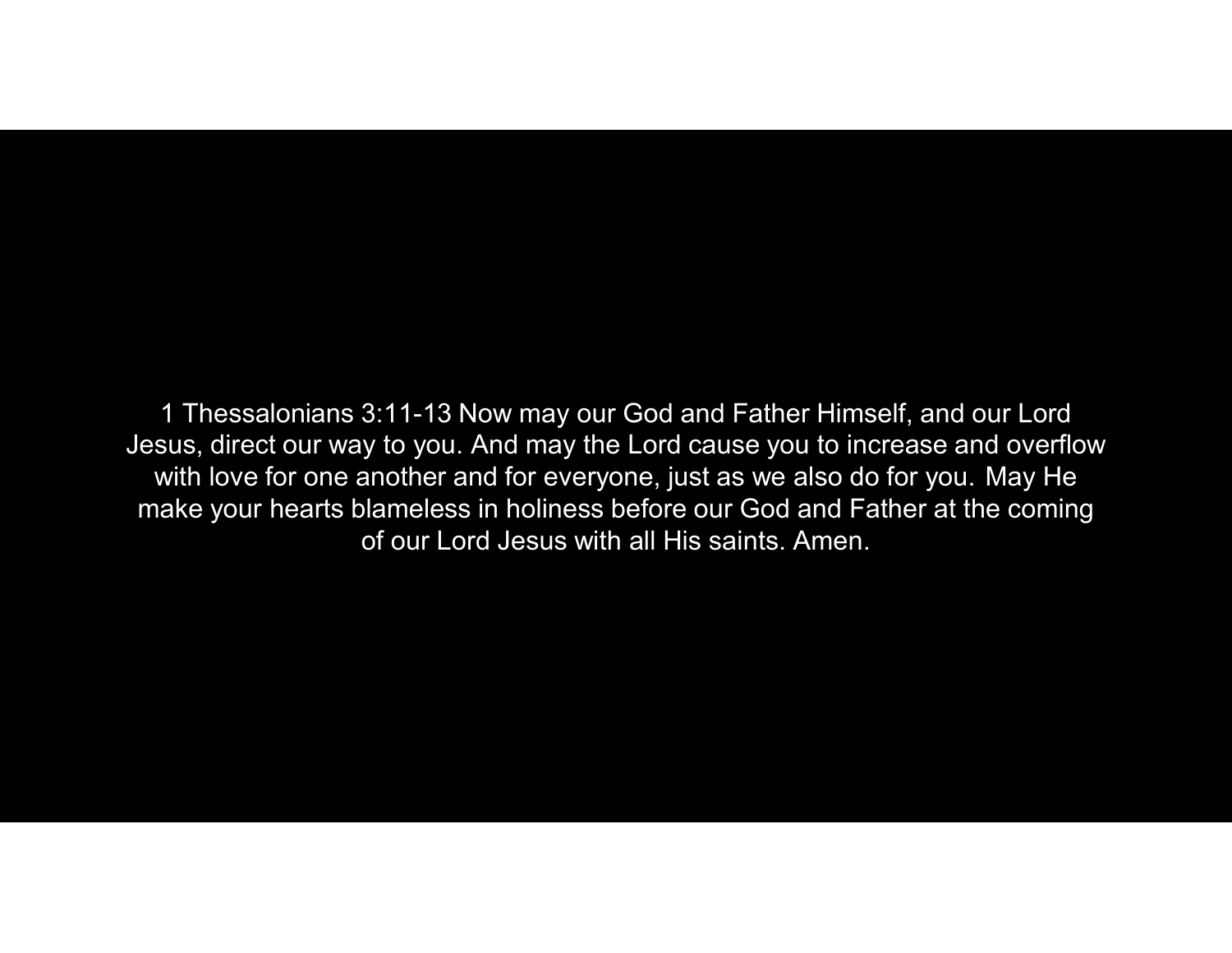He prays for 3 things: 1. That they increase and overflow in love. 2. That they may be blameless in holiness 3. That they will be ready for Jesus' return.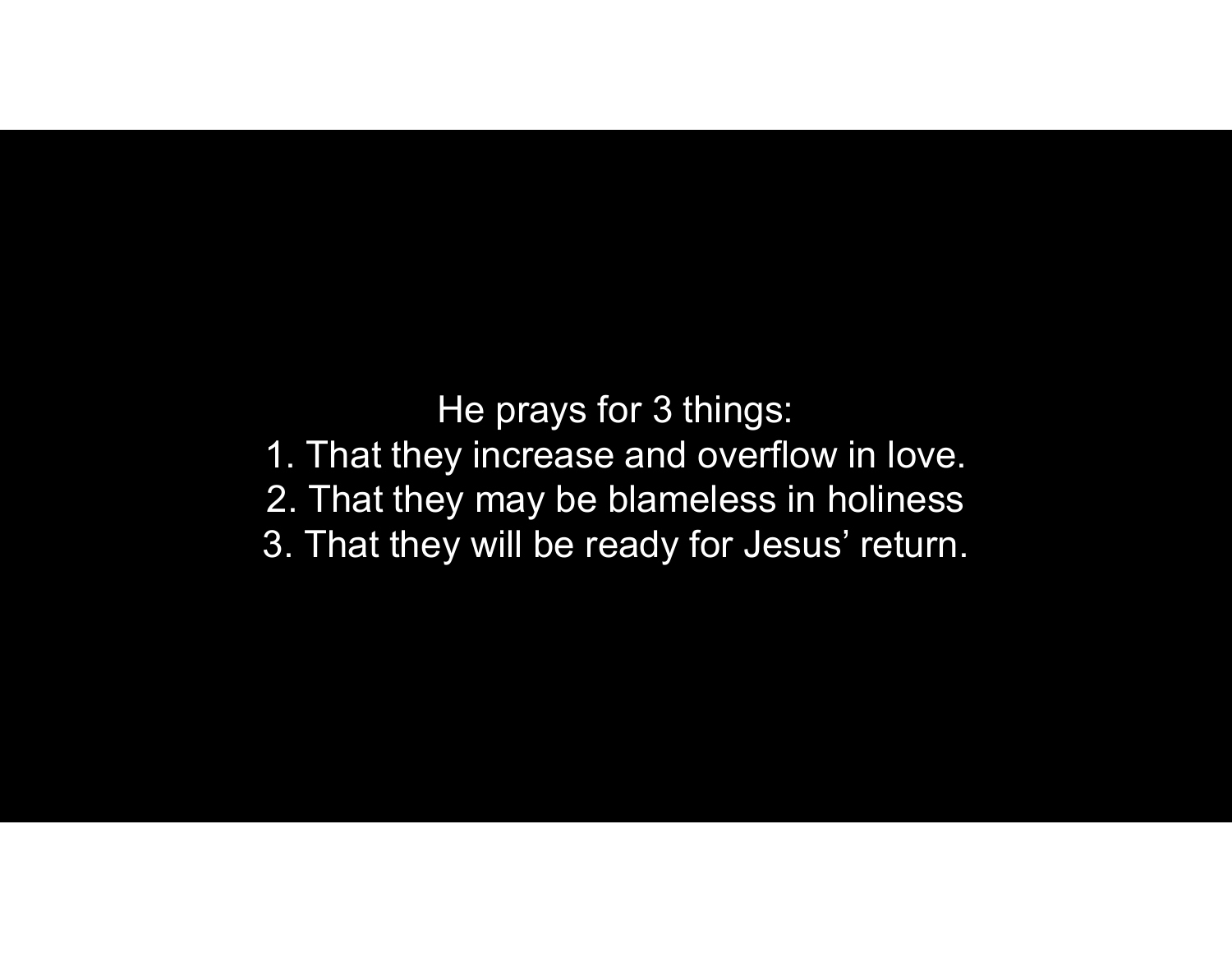First admonition: May the Lord cause you to increase and overflow with love for one another and for everyone.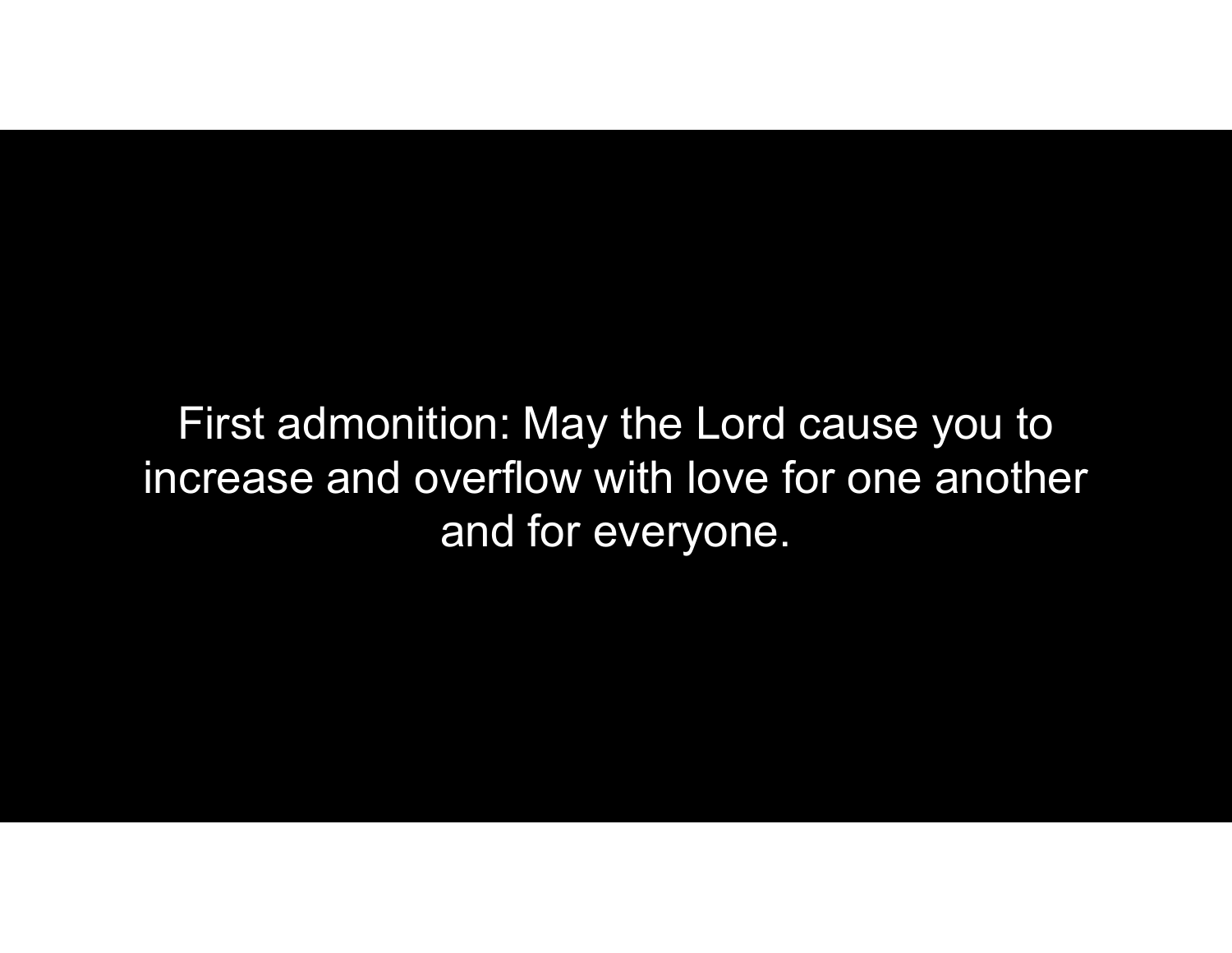Why is it listed first?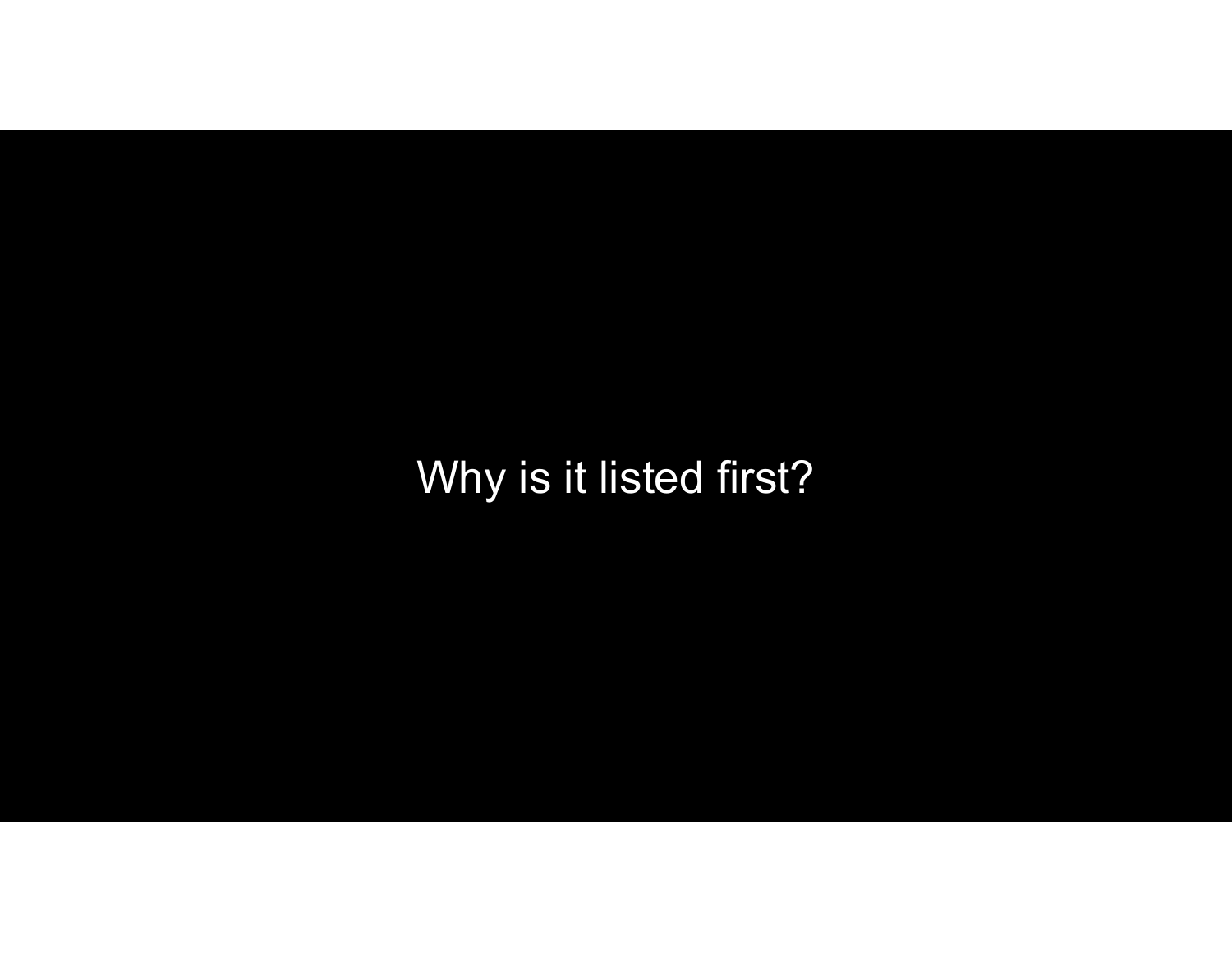## 1. Jesus said love was the mark of discipleship. John 13:35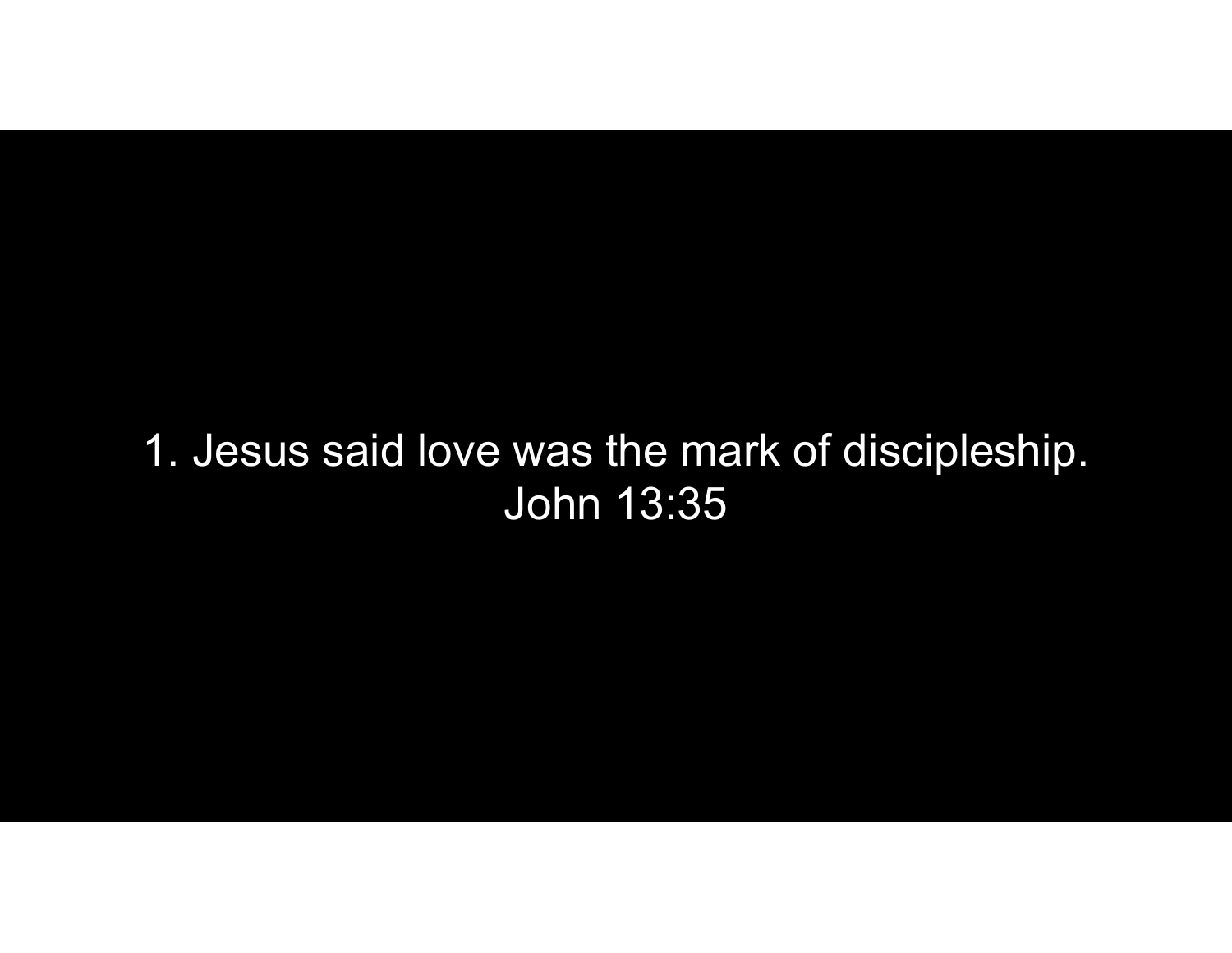2. Paul's experience told him without love, nothing else mattered. 1 Corinthians 13:1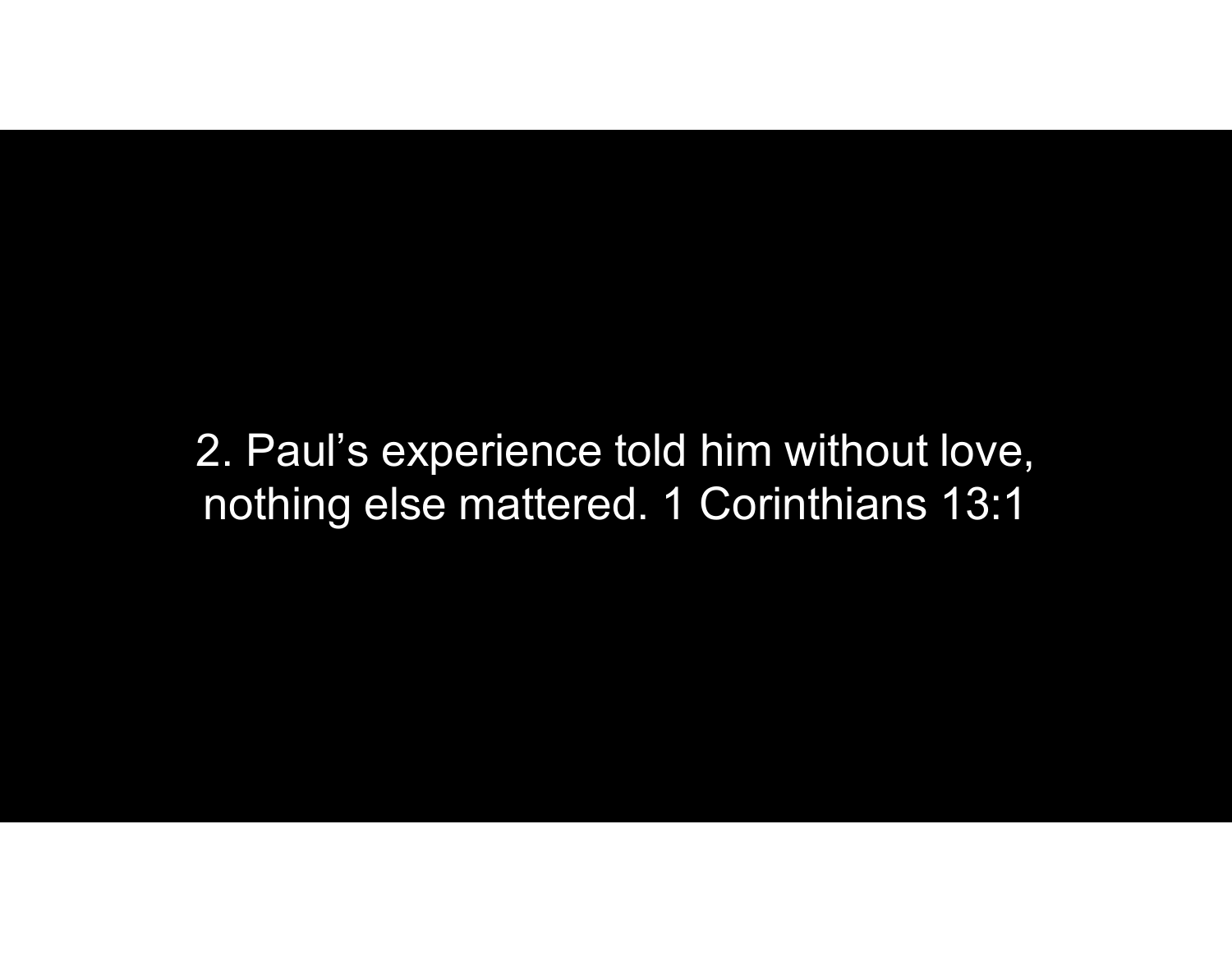3. Jesus epitomized love.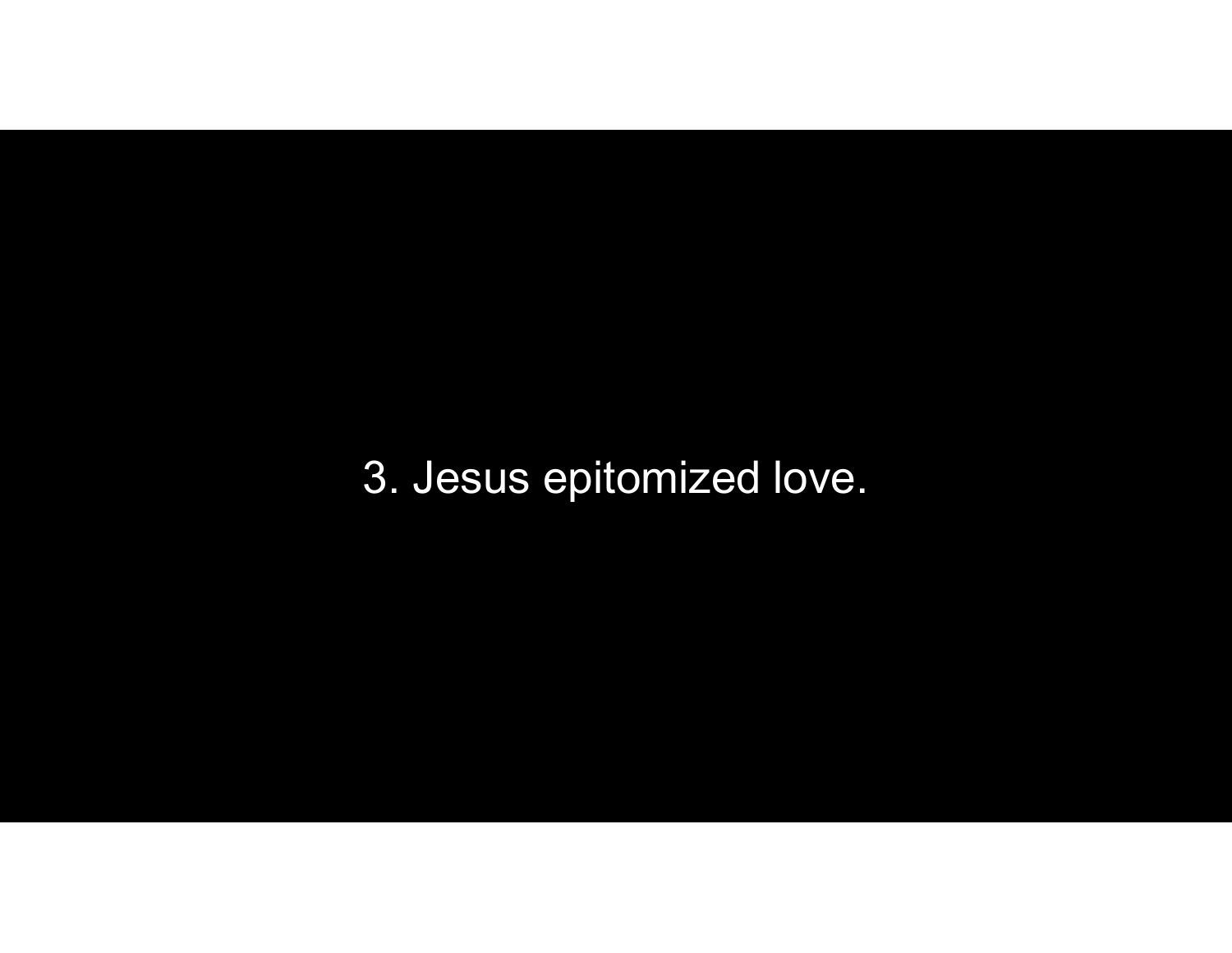## So how do we increase and overflow in love?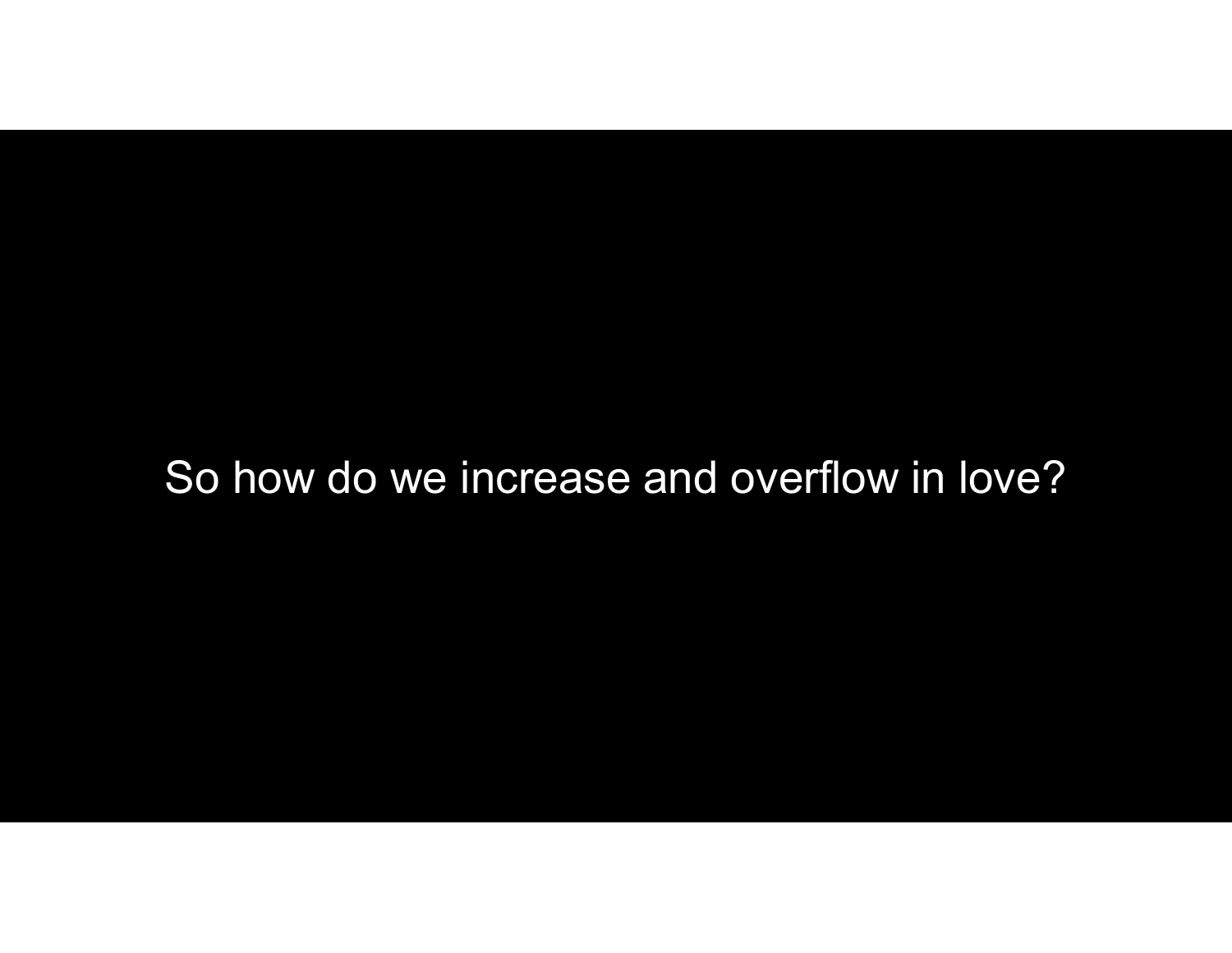1. We need to get over ourselves. It's not all about us. Philippians 2:3, 4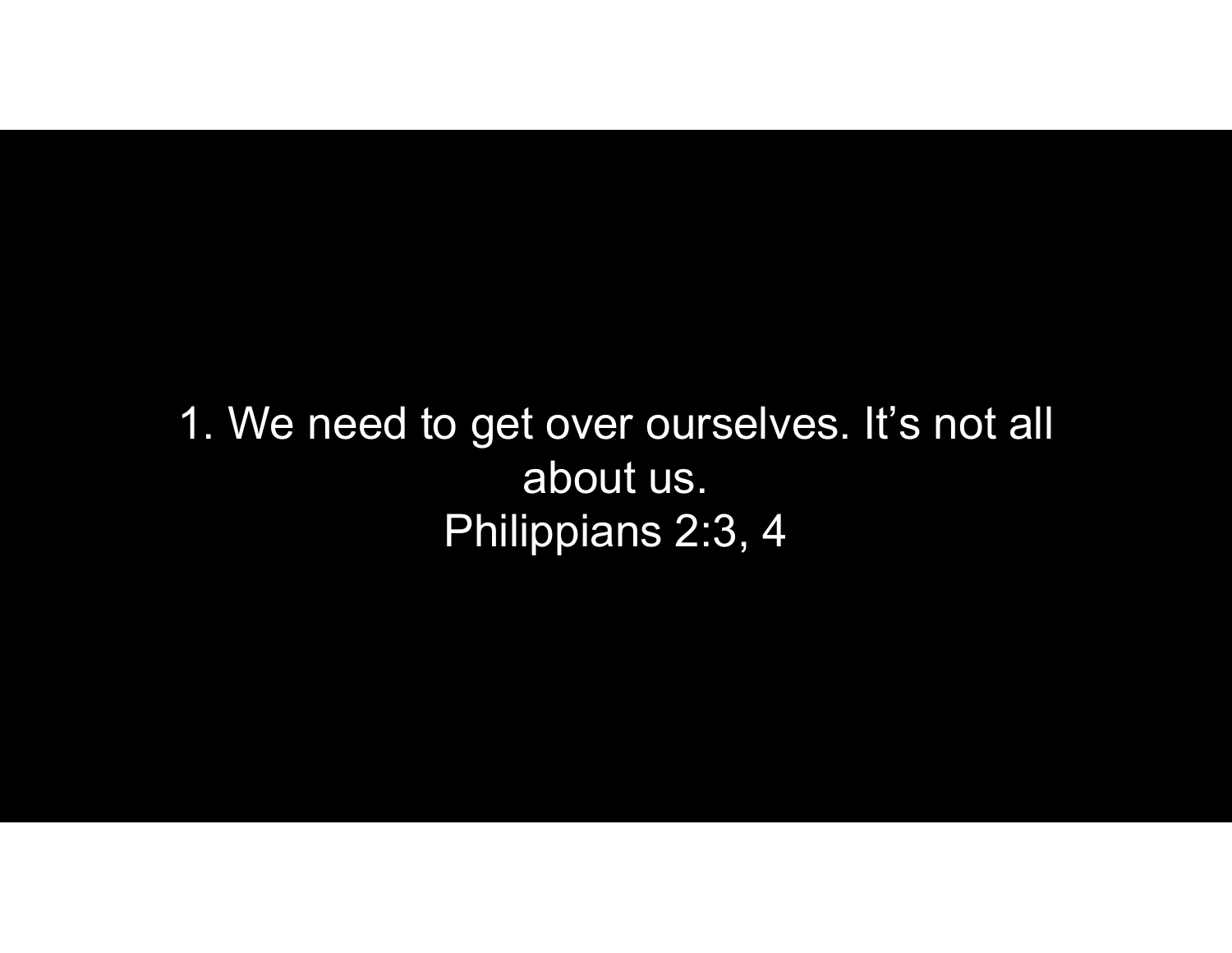2. We need to begin seeing others and their hurts and needs. 1 Corinthians 12:26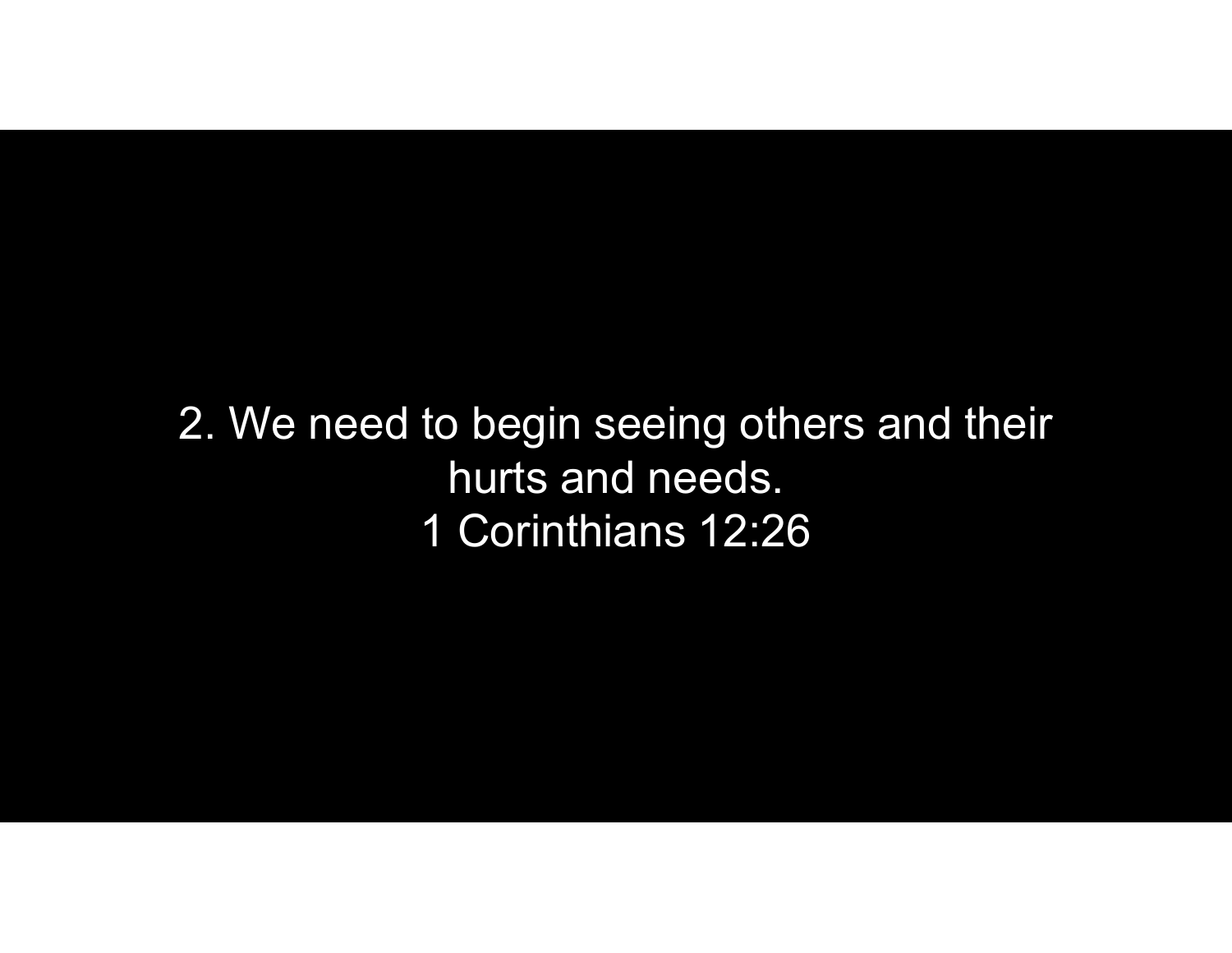3. We need to pray for one another. James 5:16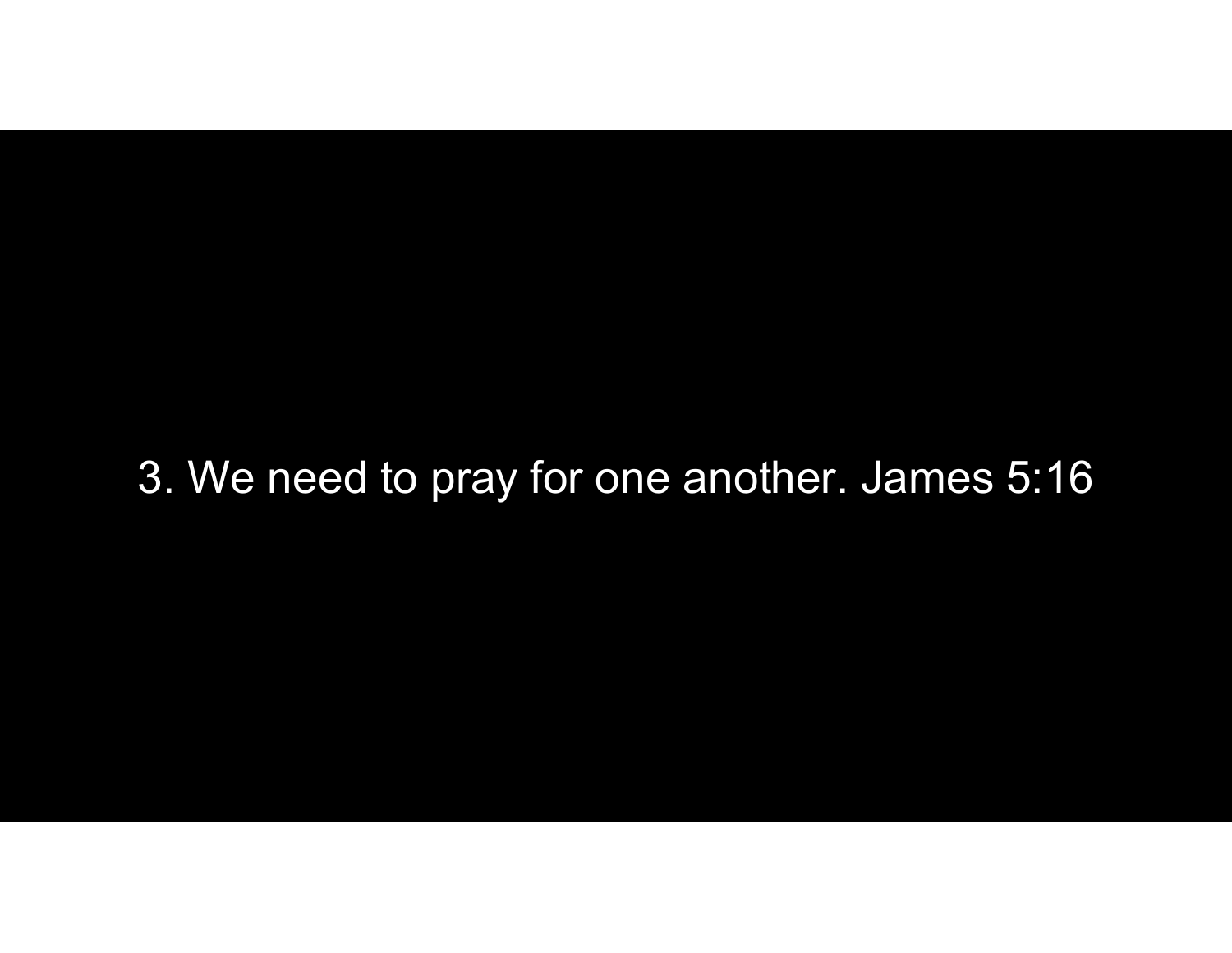4. We need to do something! 1 John 3:17